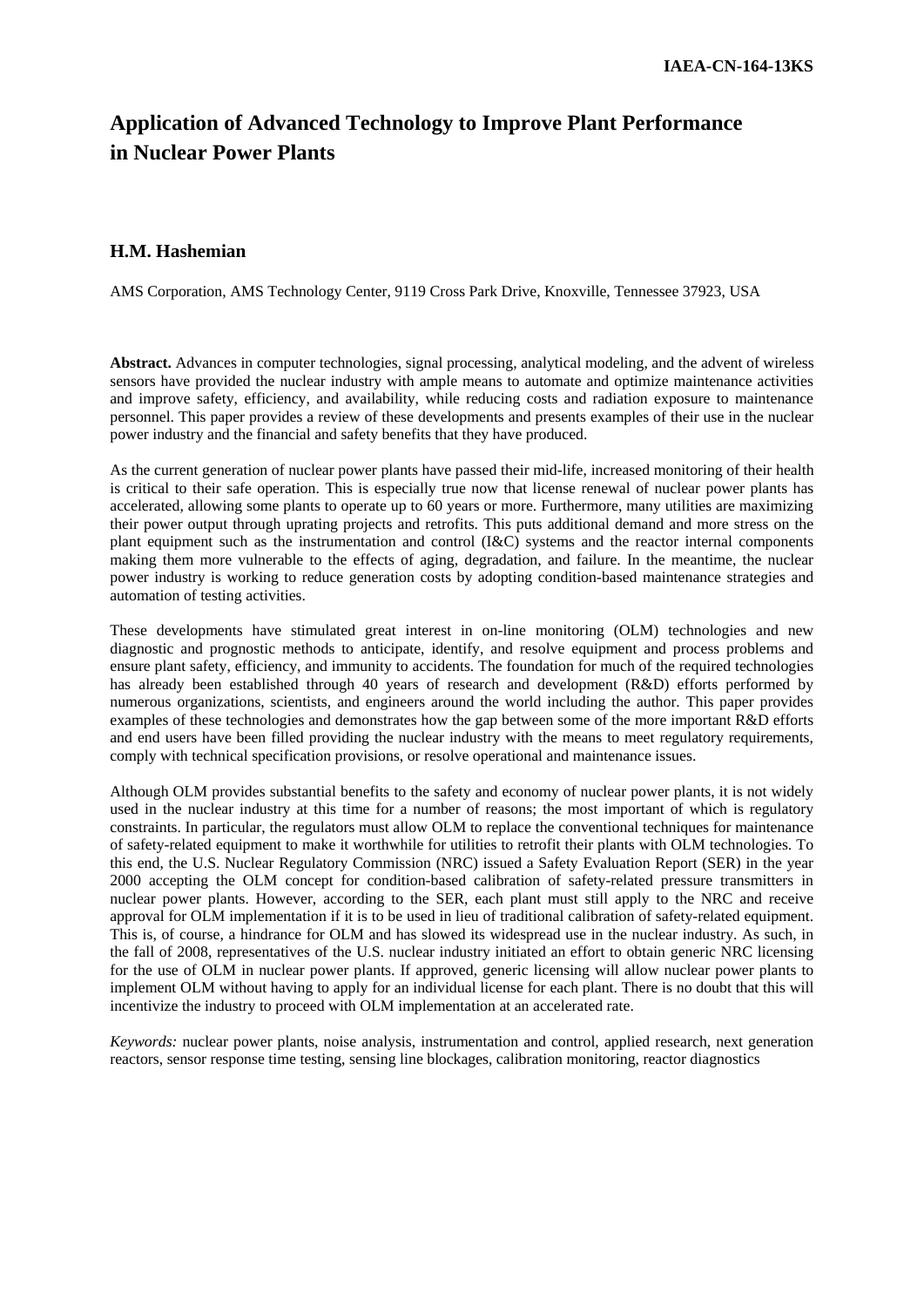# **Abbreviations/Acronyms**

| AC                 | <b>Alternating Current</b>                  |
|--------------------|---------------------------------------------|
| A/D                | Analog-to-Digital                           |
| <b>ALWR</b>        | <b>Advanced Light Water Reactors</b>        |
| <b>APSD</b>        | <b>Auto Power Spectral Density</b>          |
| <b>BWR</b>         | <b>Boiling Water Reactors</b>               |
| <b>CET</b>         | Core Exit Thermocouple                      |
| <b>CPSD</b>        | <b>Cross Power Spectral Density</b>         |
| <b>CVCS</b>        | Chemical and Volume Control System          |
| $\overline{DC}$    | Direct Current                              |
| <b>ECA</b>         | <b>Equipment Condition Assessment</b>       |
| <b>FFT</b>         | <b>Fourier Transform</b>                    |
| <b>GEN IV</b>      | <b>Generation IV</b>                        |
| <b>HTGR</b>        | <b>High-Temperature Gas-Cooled Reactors</b> |
| <b>HWR</b>         | <b>Heavy Water Reactors</b>                 |
| <i><b>IAEA</b></i> | <b>International Atomic Energy Agency</b>   |
| $I\&C$             | Instrumentation and Control                 |
| <b>LWR</b>         | <b>Light Water Reactors</b>                 |
| <b>NRC</b>         | U.S. Nuclear Regulatory Commission          |
| OLM                | <b>Online Monitoring</b>                    |
| <b>PWR</b>         | <b>Pressurized Water Reactors</b>           |
| R&D                | <b>Research and Development</b>             |
| <b>RCP</b>         | <b>Reactor Coolant Pump</b>                 |
| <b>RCS</b>         | <b>Reactor Coolant System</b>               |
| <b>RTD</b>         | <b>Resistance Temperature Detector</b>      |
| <b>SDP</b>         | Surveillance, Diagnostics and Prognostics   |
| <b>SER</b>         | <b>Safety Evaluation Report</b>             |
| <b>TTFM</b>        | <b>Transit Time Flow Measurement</b>        |
| <b>VCT</b>         | <b>Volume Control Tank</b>                  |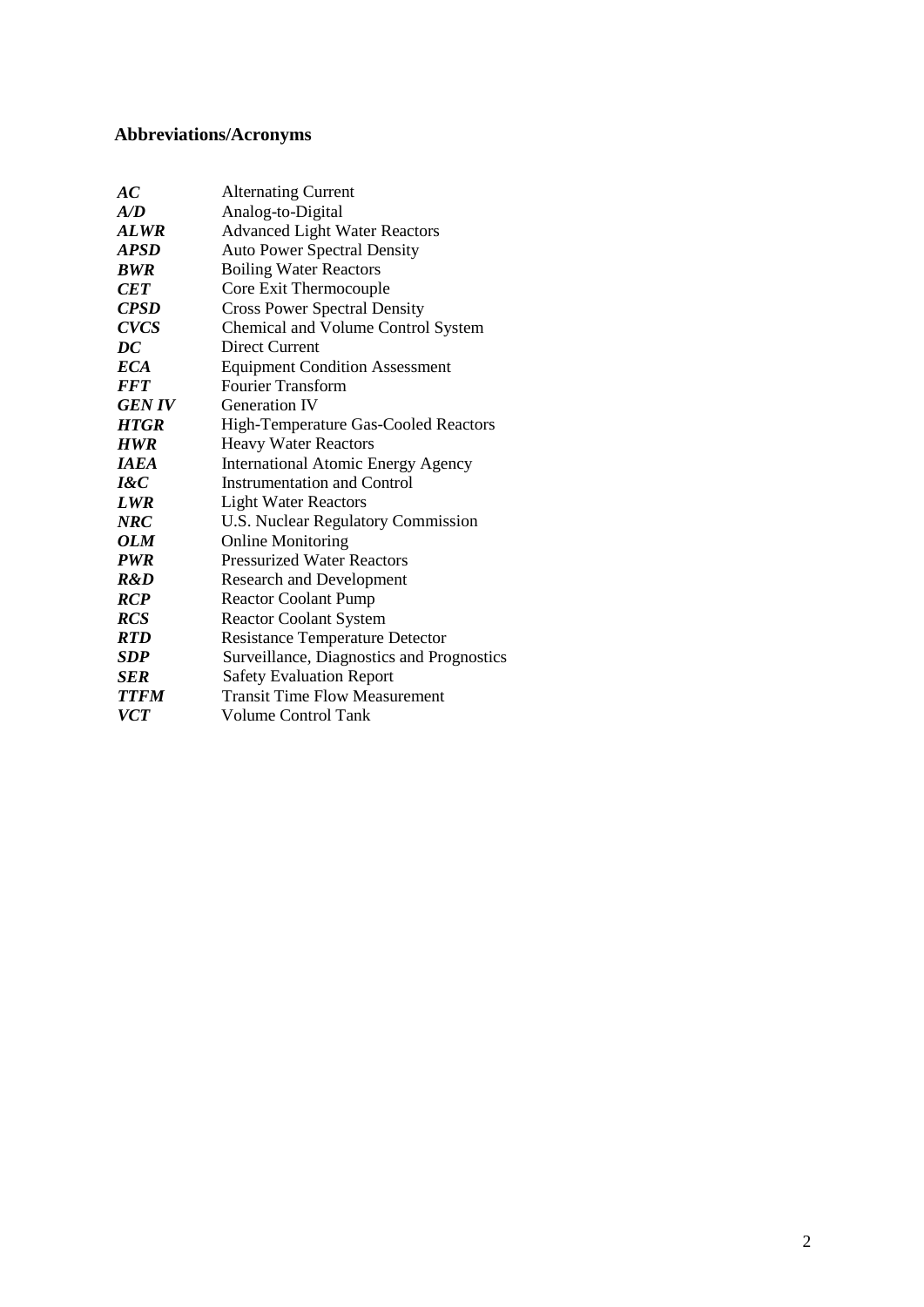#### **1. INTRODUCTION**

At a time when companies in every industry are seeking to improve operational efficiencies in any way possible, is it conceivable that nuclear utilizes around the world are sitting on a veritable gold mine of opportunities and not realize it? As unlikely as this seems, there is reason to believe that substantial savings can be realized through proper identification and use of existing plant data. In fact, some estimates place the value of these untapped cost savings in the nuclear industry alone on the order of \$10,000,000,000 per year. These savings are a direct result of improved plant reliability, extended equipment availability and increased manpower productivity. In addition, each of these improvements can be achieved while advancing the safety and security of the nuclear power plant. Furthermore, these improvements apply to not only the conventional pressurized water reactors (PWR) developed by Westinghouse and boiling water reactors (BWR) from General Electric, but apply equally well to most advanced light water reactors (LWR), heavy water reactors (HWR), high-temperature gas-cooled reactors (HTGR) and many of the generation IV (GEN IV) advanced reactor designs as well.

The techniques presented in this paper are each, methods in obtaining and applying data from existing processes and/or equipment to further the course of nuclear utilities in meeting industry needs and fully supporting IAEA programs such as 1) Management of aging facilities, 2) License renewal, and 3) Equipment life extension, and others as well.

Although the implementation of these advanced technologies for improving plant performance may seem obvious if not at least enticing, to date, few nuclear utilities have undertaken to pursue many of these tools. For example, even though the U.S. Nuclear Regulatory Commission (NRC) has approved the use of on-line-monitoring (OLM) by issuing a Safety Evaluation Report (SER) in 2000, procedural red tape has made many reluctant to pursue it. Others have taken a more "wait and see" posture in wanting to be the first to be second. In the meantime, millions of dollars in savings are being squandered through inaction.

This paper is written with the intent of renewing the commitment for applying advanced technology to improve plant performance in nuclear power plants by addressing the following:

- 1. What information is available for applying advanced technology in nuclear plants?
- 2. How can these resources be tapped?
- 3. What specific applications are available for implementation of advanced technology to improve nuclear plant performance?

## **2. WHAT INFORMATION IS AVAILABLE FOR APPLYING ADVANCED TECHNOLOGY IN NUCLEAR PLANTS?**

As people age, they tend to seek out the advice of the family doctor more frequently. The doctor will often suggest testing to help determine the health condition of the patient and as necessary prescribe medicine to counter the effects of aging or possibly the lack of personal maintenance. These steps fall in line with the familiar terms of 1) surveillance – performing tests, 2) diagnostics - making an assessment and, 3) maintenance - taking prescribed medicine. In fact, as we age further, we may even be interested to know how much longer our failing hip will last or maybe how long we could be expected to live. This is essentially prognostics or determining the remaining useful life. It is clearly evidenced that as individuals take better care of their health, the longer they live.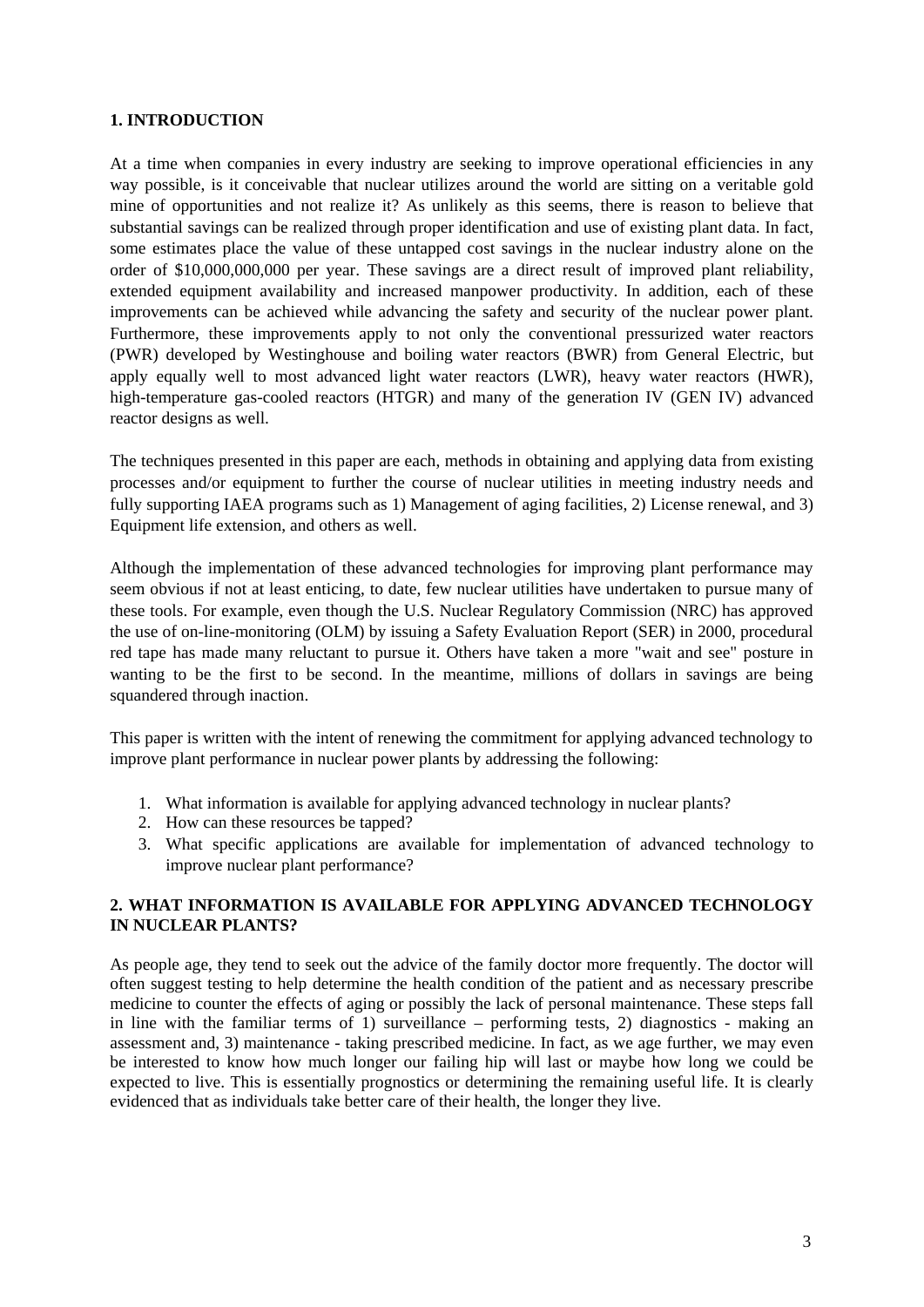This is equally true with nuclear power plants. As these facilities and equipment age, the need for surveillance, diagnostics and prognostics increases. And, although not everything ages according to a set timeline, it is safe to say that most things will eventually follow the pattern of the "bathtub curve" (Figure 1).



*Fig. 1. Bathtub Curve Model for Reliability* 

As illustrated above, problems with reliability typically reveal themselves either at the beginning of the life cycle or near the end. Therefore, as shown with the dotted line, early replacement of healthy equipment is more likely to increase the probability of failure than it is to reduce this probability. Consequently, fully utilizing capital equipment not only improves the financial bottom line, but it also improves safe and reliable operations. However, without sufficient and accurate information or as in the case of the doctor, medical advice; it is difficult, if not impossible to reliably determine the remaining useful life of equipment let alone diagnose the onset of trouble.

This example points out the urgent need for reliable and accurate sources of data. As this data is identified and understood through proper surveillance, it will reveal the path to improved diagnostics, predictive maintenance and prognostics as well.

# **3. HOW CAN THESE RESOURCES BE TAPPED?**

The question remains. Where is this data? Actually it is all around us in a nuclear power plant environment. Equipment and process performance monitoring, essentially boils down to collecting and analyzing data from sources that already exist. For example, the sensors that are used to measure process parameters such as pressure level, flow and neutron flux can also be used for surveillance, diagnostics and prognostics (SDP). Examples of these sensors within a pressurized water reactor (PWR) are show in Figure 2, although similar sensors could be found in boiling water reactors (BWR), advanced light water reactors (ALWR), Heavy water reactors (HWR), and Gen IV reactors.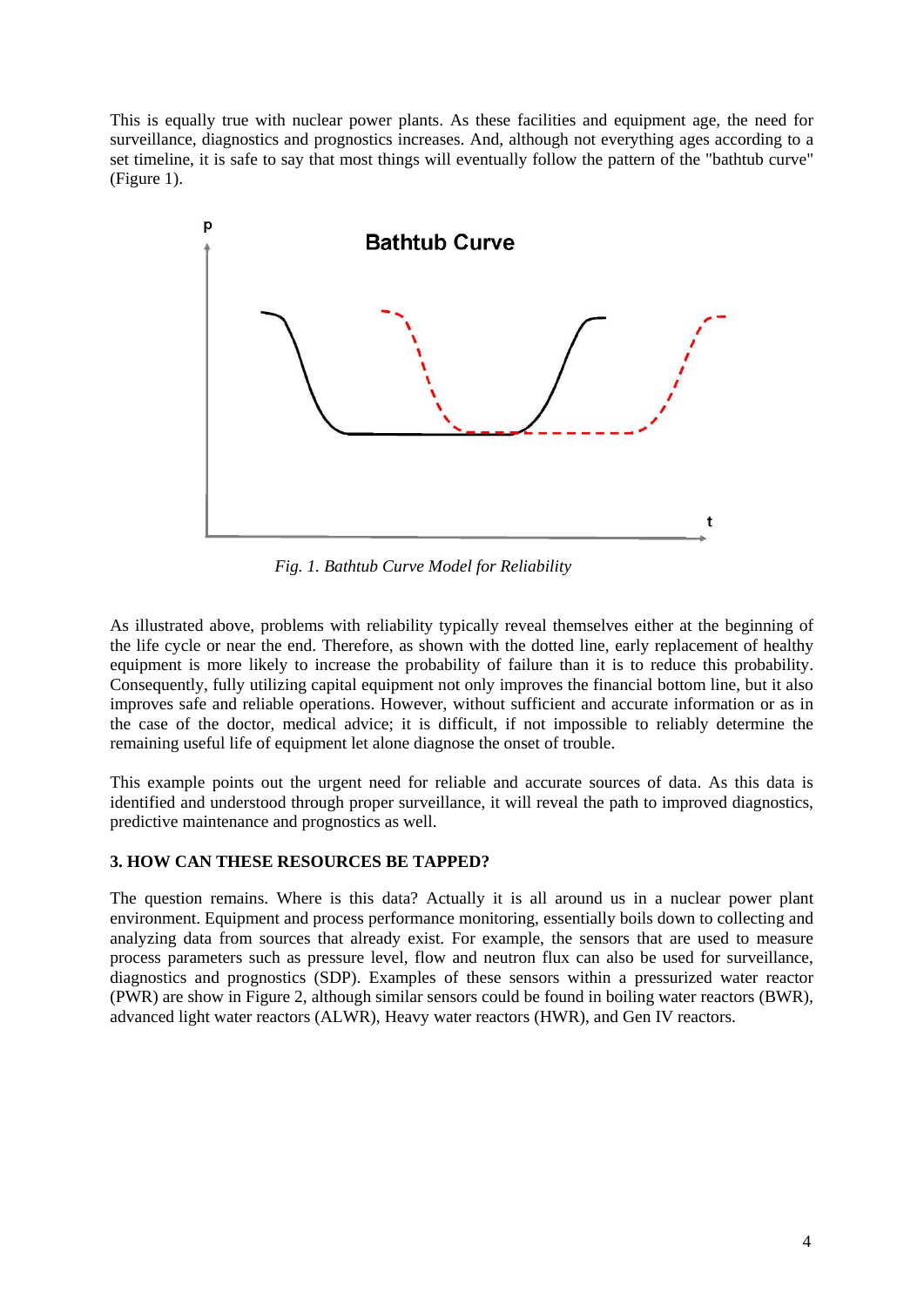

*Fig. 2. Primary loop of a pressurized water reactor (PWR)* 

In some plants this data can be retrieved directly from the plant computer, but in most cases the sampling rate is too low for data to be useful or else the data is not collected and stored in a way that is useful. However, simply by increasing the sampling rate of existing sensors and managing this data for future retrieval, a wealth of information becomes available to the plant personnel.

One reason for increasing the sampling rate of process sensors is simply for improved resolution of the data. As shown in Figure 3, it is possible that process anomalies could go undetected as a result of low sampling rates. In other words, rapid fluctuations in process parameters could be missed due to the lack of sufficient data.



Time

*Fig. 3. Sensor Data from Low sampling Rate vs. High Sampling Rate*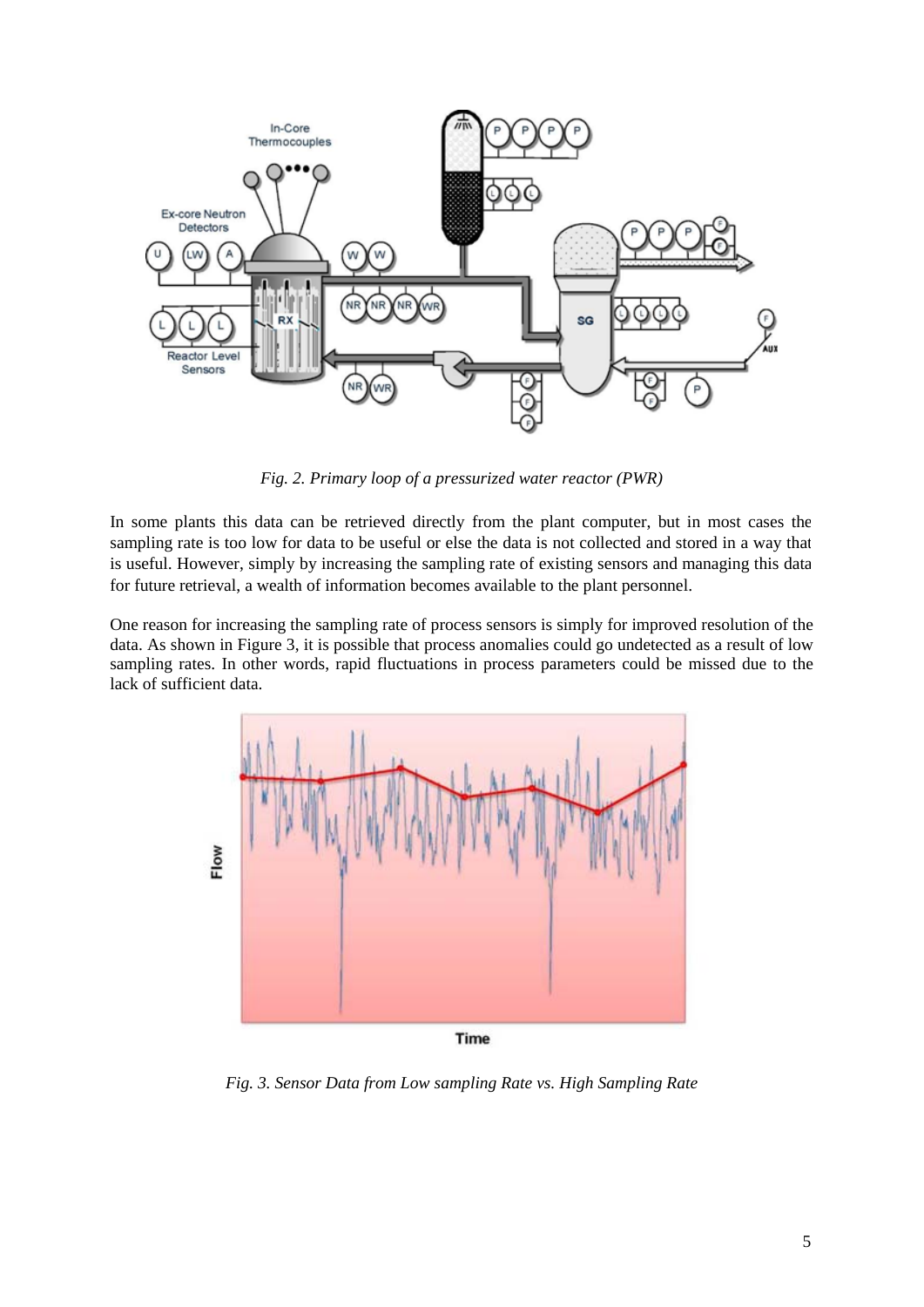Another compelling reason, however, is that by increasing the rate at which the data is collected and stored, new avenues for data analyses are opened for use. Figure 4, reveals that while all sensors provide low frequency (Static) data which relate to the calibration of the sensors, they also contain high frequency (Dynamic) data which relates to response time of the particular sensor. The high frequency signal, which is known as the signal's dynamic component, stems from inherent fluctuations in the process parameter due to turbulence, random flux, random heat transfer, vibration, and other effects. The dynamic component is also referred to as the *AC signal or the noise output of the sensor* and its analysis constitutes the field of *noise analysis*.



 *Fig. 4. Static vs. Dynamic (Noise) Sensor Data* 

Applications that monitor for gradual changes in the process over the fuel cycle, such as sensor calibration monitoring, make use of the static component. On the other hand, applications that monitor fast-changing events, such as core barrel motion, use the information in the dynamic component that provides signal bandwidth information. Figure 5 outlines how existing data from process sensors is used to satisfy these applications. Note in this figure that the static data is analyzed using empirical and physical modeling and averaging techniques involving multiple signals, while dynamic data analysis involves time domain and frequency domain analysis involving single signals or pairs of signals. For example, dynamic response time of a nuclear plant pressure transmitter is identified by fast Fourier transform (FFT) of the noise signal. The FFT yields the auto power spectral density (APSD) of the noise data from which the transmitter response time is calculated. In applications where pairs of signals are used (e.g. core barrel vibration measurements), the cross power spectral density (CPSD), phase, and coherence data are calculated to distinguish the vibration characteristics of various constituents of the reactor internal.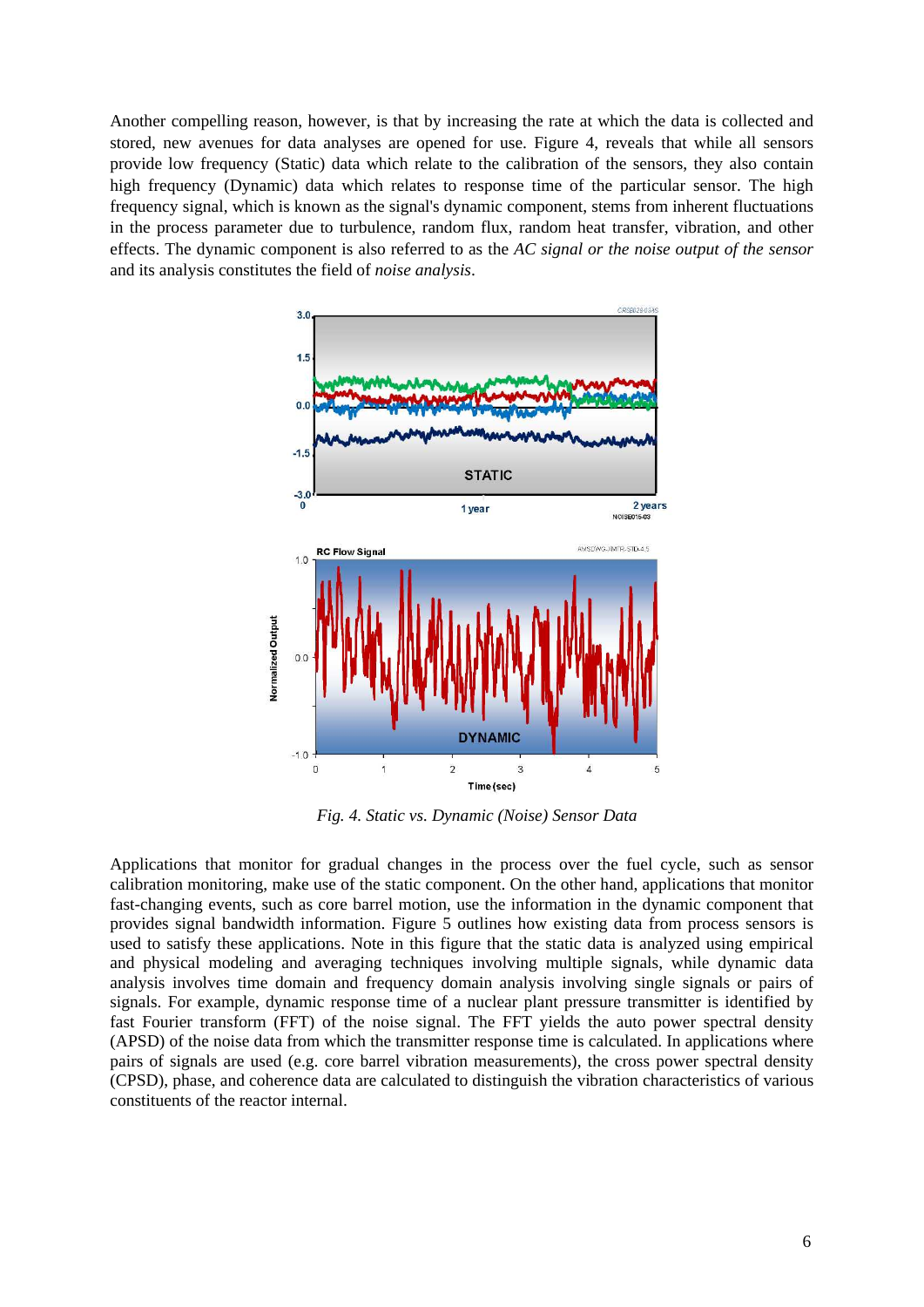

*Fig. 5. On-line monitoring applications of static and dynamic data analysis*

Together these static and dynamic signals can be harnessed through the use of advanced analytic techniques by applying on-line monitoring. The term on-line monitoring (OLM) is used to describe methods for evaluating the health and reliability of nuclear plant sensors, processes, and equipment from data acquired while the plant is operating. The types of OLM applications in nuclear power plants are in large part determined by the sampling rates available for data acquisition. Static OLM applications, such as resistance temperature detector (RTD) cross-calibration and on-line calibration monitoring of pressure transmitters, typically require sampling rates up to 1 Hz, while dynamic OLM applications such as sensor response time testing use data sampled in the 1 kHz range. Other OLM applications, such as vibration measurement of rotating equipment and loose parts monitoring, may use data sampled at up to 100 kHz.

# **4. WHAT SPECIFIC APPLICATIONS ARE AVAILABLE FOR IMPLEMENTATION OF ADVANCED TECHNOLOGY TO IMPROVE NUCLEAR PLANT PERFORMANCE?**

#### *4.1. Equipment condition assessment*

In addition to evaluating the health of individual sensors, static analysis methods may be used for other purposes. Equipment condition assessment (ECA) applications take the idea of on-line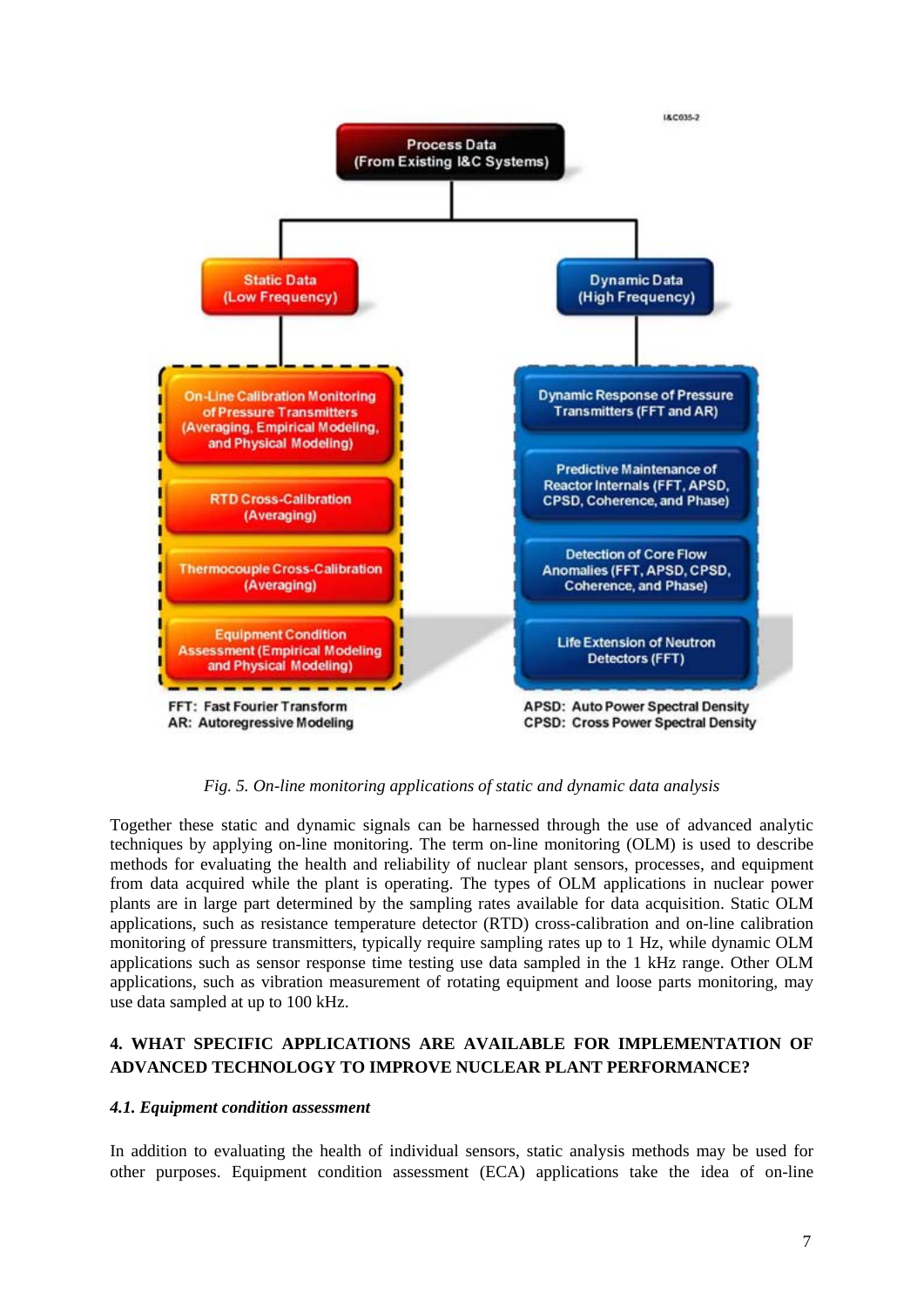calibration monitoring a step further by monitoring for abnormal behavior in a group of sensors as a means for indicating nuclear plant equipment or system malfunctions. An example of ECA is illustrated in Figure 6, which shows a simplified diagram of a typical chemical and volume control system (CVCS) in a PWR. The primary functions of a typical CVCS in a PWR are:

- 1. Controlling the volume of primary coolant in the reactor coolant system (RCS)
- 2. Controlling of chemistry and boron concentration in the RCS
- 3. Supplying seal water to the reactor coolant pumps (RCPs)



*Fig. 6. Simplified diagram of chemical and volume control system components*

Several transmitters are typically used to monitor various parameters related to the operation of the CVCS. Figure 6 highlights the normal operation of a few of the parameters that are monitored in the CVCS system:

1. Charging Flow - measures the flow rate of the coolant being provided from the volume control tank (VCT) to the RCS and RCP seals

2. Reactor Coolant Pump Seal Injection Flow - measures the flow rate of the coolant provided to the RCP seals

3. Seal Return Flow - measures the flow rate of the coolant returned to the VCT from the RCP seal injection

4. Letdown Flow - measures the flow rate of the reactor coolant as it leaves the RCS and enters the VCT

During normal operation, the measurements of these parameters will fluctuate slightly, but should remain at a consistent relative level. However, in abnormal conditions such as a RCP seal leak, some parameters may exhibit trends in the up or down directions indicating a problem in the plant. For example, Figure 7 shows the four flow signals mentioned above during normal operation of a PWR plant. In this figure, the actual flow rates have been scaled to simplify this example. As shown in the figure, the flows remain at relatively constant rates relative to one another.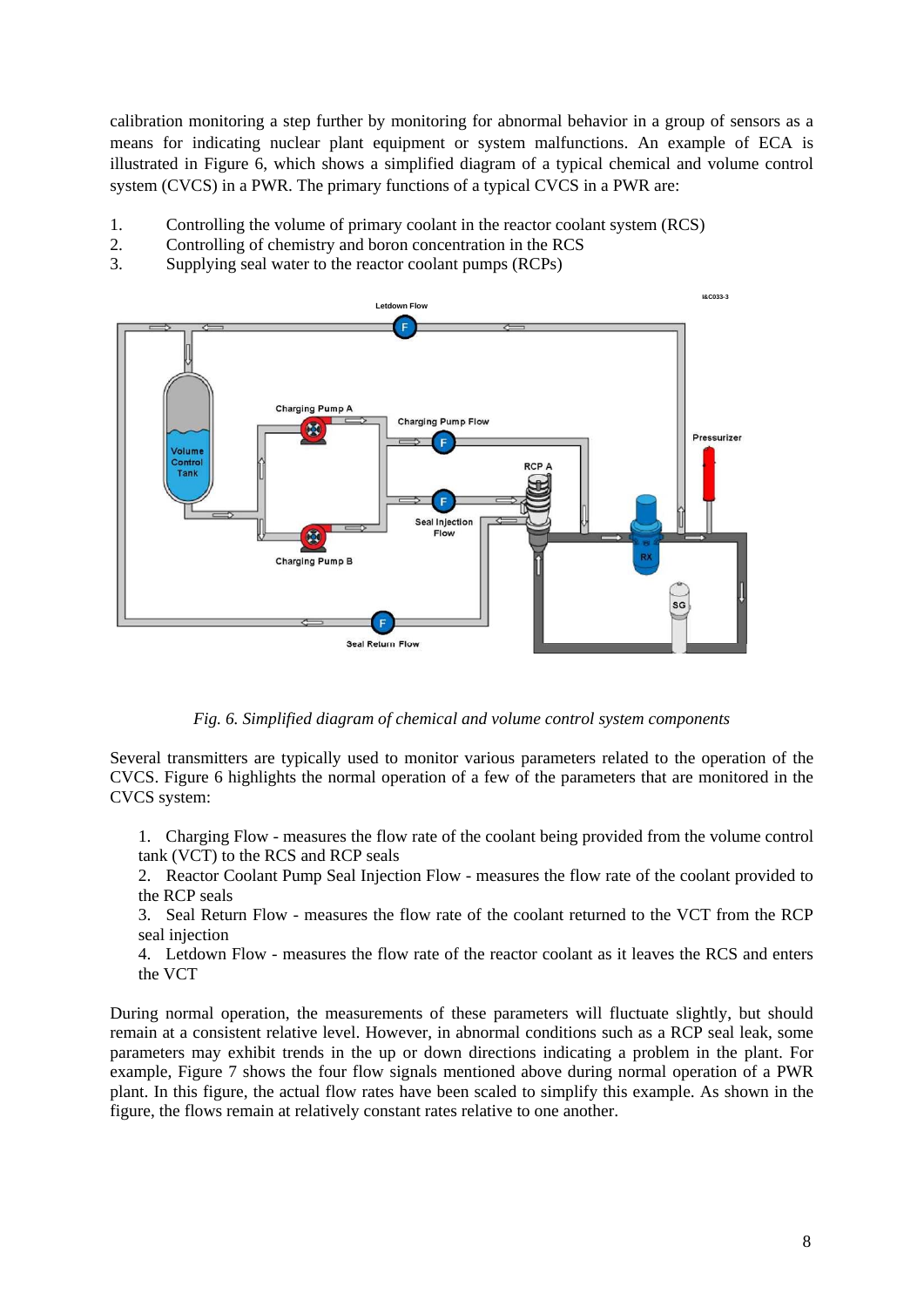

*Fig. 7. Normal operation of chemical and volume control system flow parameters* 

Figure 8 shows how these flow signals may appear at the onset of a RCP seal leak in this PWR plant. In this example, the onset of the RCP seal leak is first indicated by a downward trend in the seal return flow measured at time T1. This is followed by an increase in charging pump flow at time T2 as the charging pump compensates for the loss of coolant due to the RCP seal leak.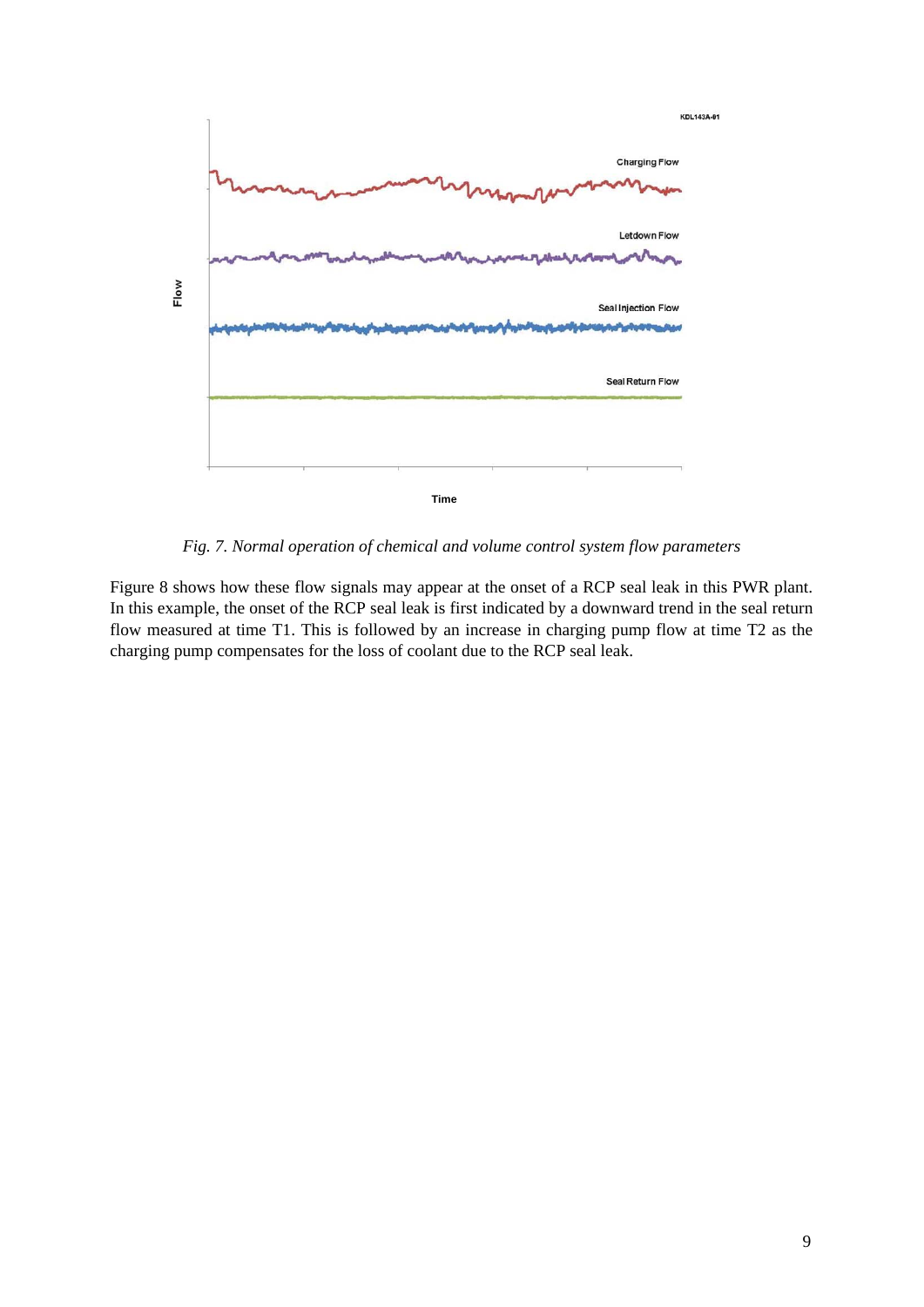

*Fig. 8. Chemical and volume control system flow parameters at the onset of a reactor coolant pump seal leak* 

Of course, an abnormal trend in an individual parameter such as seal return flow could mean that the sensor is degrading; however, abnormalities in related parameters that occur close in time are more likely to indicate the onset of a system or equipment problem. Early warning of these types of failures is thus the key benefit of ECA. More specifically, early warning of impending equipment failures can provide nuclear plants with:

- Increased plant safety by early recognition of equipment failures
- Reduced downtime from timely repair of affected equipment

#### *4.2. On-line detection of sensing line blockages*

Chief among applications of noise analysis in nuclear power plants is detection of sensing line blockages (see Figure 9). Sensing lines (also called impulse lines) are small diameter tubes which bring the pressure signal from the process to the pressure sensor. Depending on the application and the type of plant, pressure sensing lines can be as long as 300 meters or as short as 10 meters. They have isolation valves, root valves, and bends along their length making them susceptible to blockages from residues in the reactor coolant, failure of isolation valves, and other problems. Sensing line blockages are a recurring problem in PWRs, boiling water reactors (BWRs), and essentially all water-cooled nuclear power plants. It is an inherent phenomenon which causes the sensing lines of nuclear plant pressure transmitters to clog up with sludge, boron, magnetite, and other contaminants. Typically, nuclear plants purge the important sensing lines with nitrogen or back fill the lines periodically to clear any blockages. This procedure is, of course, time consuming and radiation intensive, and more importantly, not always effective in eliminating blockages. Furthermore, except with the noise analysis technique, there is no way to know ahead of time which sensing lines may be blocked. Also, without the noise analysis technique, it is not possible after purging or back filling a sensing line to verify that the line has been cleared.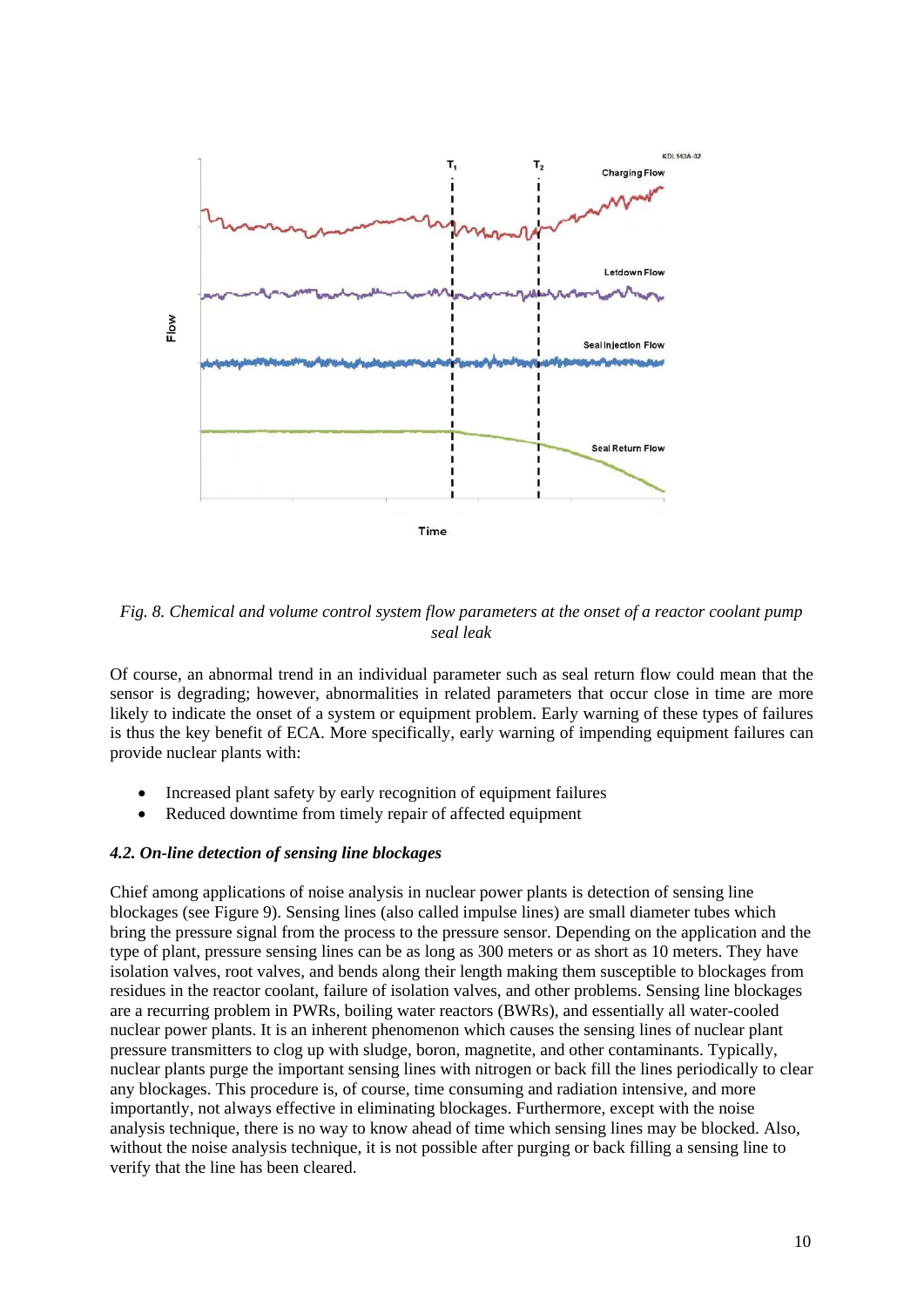

*Fig. 9. On-line monitoring applications of static and dynamic data analysis*

Figure 10 presents a photograph that shows the cut-away of a partially blocked sensing line of a nuclear power plant pressure transmitter. It is apparent that this blockage can reduce the flow path in this sensing line by about 40 percent. A blockage like this is detrimental to dynamic response of the pressure sensor located at the end of the sensing line. In particular, depending on the design characteristics of the pressure transmitter, a sensing line blockage like this can cause the response time of the affected pressure transmitter to increase by an order of magnitude. The degree of increase in the dynamic response depends on the "compliance" of the pressure transmitter. Compliance is a pressure transmitter design parameter which relates to the physical displacement of the sensing element of the transmitter per unit of input pressure. Some transmitters such as those with sensing elements made of "bellows" have a large compliance and are therefore affected strongly by sensing line blockages. On the other hand, transmitters with sensing elements made of stiff diaphragms have smaller compliances and are therefore less affected by sensing line blockages.

The effect of compliance on dynamic response of a pressure transmitter was uncovered in a research project performed by the author for the U.S. Nuclear Regulatory Commission (NRC) in the early 1990s [1]. The goal of the project was to characterize the effects of normal aging on performance of nuclear plant pressure transmitter.

Blockage of sensing lines obviously renders the pressure sensor essentially useless or even dangerous. The danger here is that, due to a total blockage, the operating pressure may get locked in the transmitter and cause its indication to appear normal. Then, when the pressure changes, the transmitter will not respond and will continue to show the locked-in pressure which will certainly confuse the reactor operators and can pose a risk to the safety of the plant.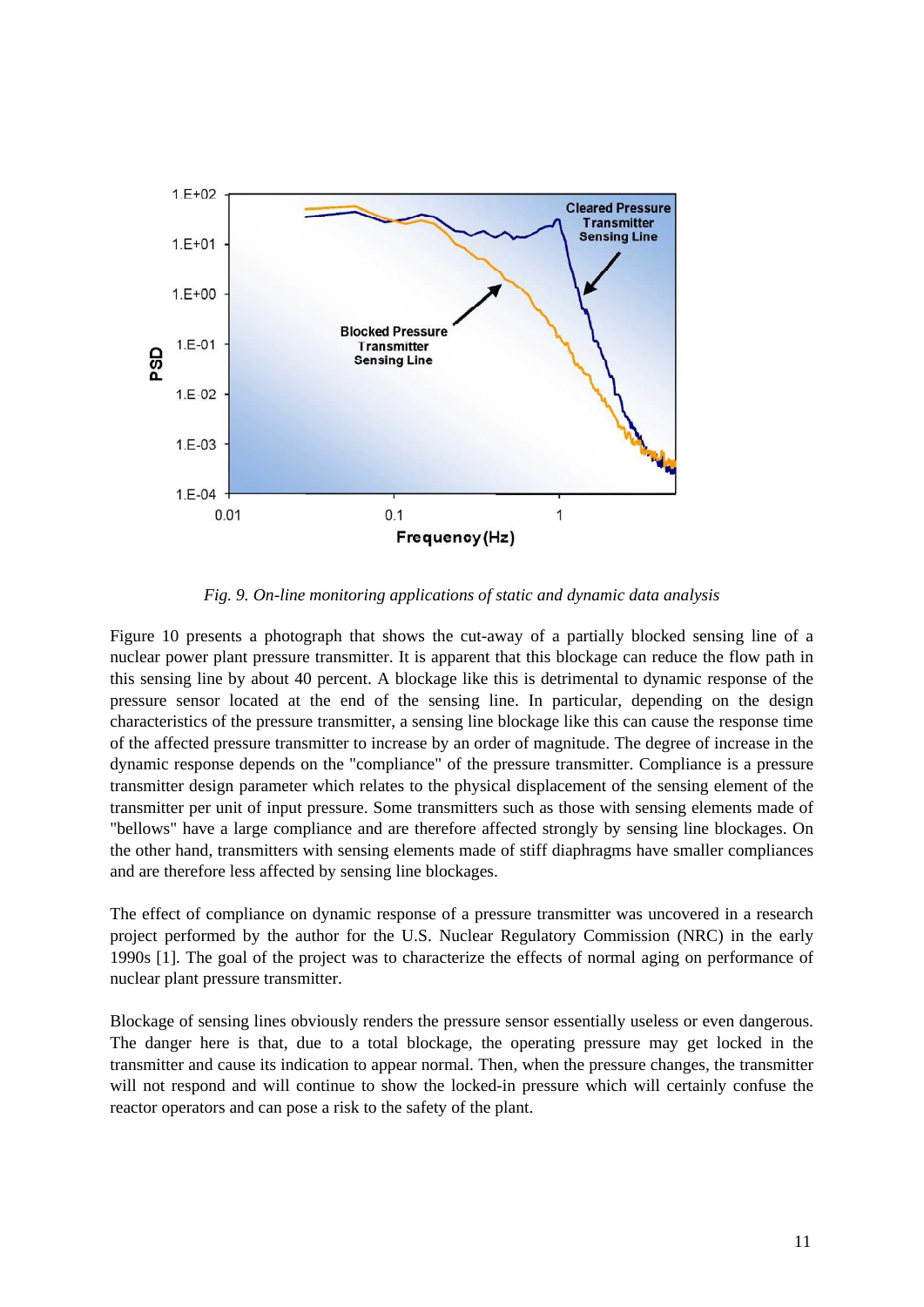

*Fig. 10. Photograph of a nuclear plant sensing line with a partial blockage* 

If a blocked pressure transmitter happens to be a part of a redundant safety channel, it can trip the plant during a transient. More specifically, the indication of a blocked transmitter will obviously not match the other redundant channels creating a mismatch that could trigger a reactor trip. In fact, this problem has occurred in France where partial blockages in flow transmitters caused two French PWRs to trip during load flowing episodes [2].

It is unfortunate, that even today; some nuclear power plants measure the response time of their safety-related pressure transmitters using conventional procedures that do not include the sensing lines in the measurement. These plants typically use a hydraulic pressure generator to input a pressure signal to the transmitter and measure its response time. In doing this, the sensor is isolated from the sensing lines. The research work documented in NUREG/CR-5851 [1] uncovered this flaw in the maintenance of nuclear plant pressure transmitters. Therefore, many plants have recognized that they must measure the response time of not only their pressure transmitters but also their sensing lines. As a result, these plants have switched to the noise analysis procedure to verify the dynamic characteristics of their pressure sensing systems.

## *4.3. Predictive maintenance of reactor internals*

Typically, vibration sensors (e.g. accelerometers) are located on the top and bottom of the reactor vessel to sound an alarm in case the main components of the reactor system vibrate excessively. However, neutron detectors have proven to be more sensitive in measuring the vibration of the reactor vessel and its internals than accelerometers. This is because the frequency of vibration of reactor internals is normally below 30 Hz, which is easier to resolve using neutron detectors than accelerometers. Accelerometers are more suited for monitoring higher-frequency vibrations.

Figure 11 shows the APSD of the neutron signal from an ex-core neutron detector (NI-42) in a PWR plant. This APSD contains the vibration signatures (i.e., amplitude and frequency) of the reactor components, including the reactor vessel, core barrel, fuel assemblies, thermal shield, and so on. It even contains, at 25 Hz, the signature of the RCP rotating at 1,500 revolutions per minute, which corresponds to 25 Hz. These signatures can be trended to identify the onset of aging degradation that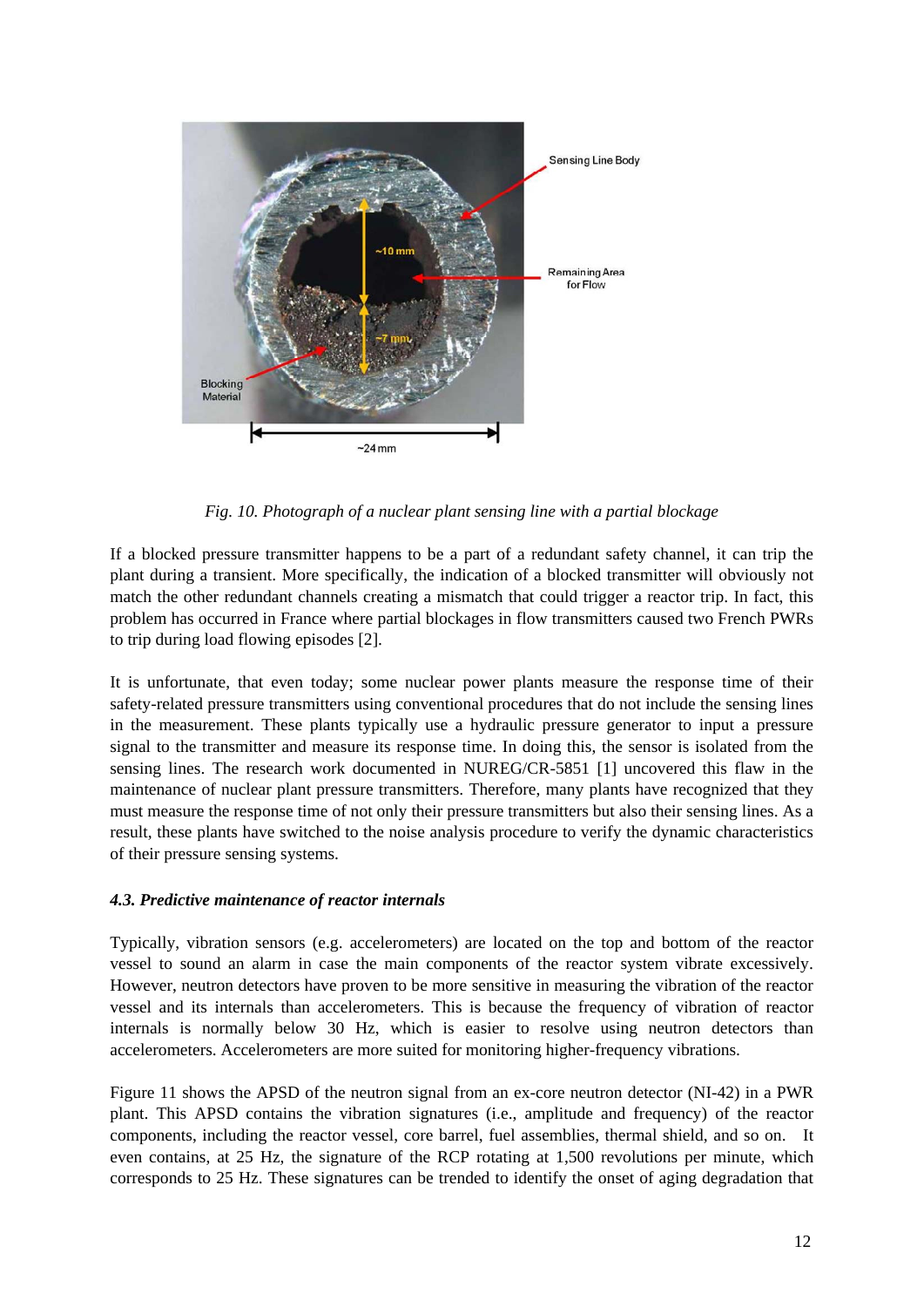can cause damage to the reactor internals. This approach has been recognized as a predictive maintenance tool that can help guard against vibration-induced mishaps that may be encountered as plants age and become more vulnerable to challenges to their structural integrity.



*Fig. 11. Auto power spectral density containing vibration signatures of reactor internals* 

Over the last ten years, the author has successfully promoted the noise analysis technique for management of aging of a variety of nuclear plant equipment including the reactor internals. As a result, numerous plants have embarked on a program of measurement of reactor internal vibration using neutron noise analysis and trending of the results to identify changes and to look for signs of degradation.

# *4.4. OLM system development*

The research efforts documented in NUREG/CR-6343 [3] and NUREG/CR-5851 [1] have helped provide the foundation for developing an OLM system to verify the static and dynamic performance of nuclear plant I&C systems. The OLM system would consist of a data acquisition module and a data analysis module. The data acquisition model should include signal isolation devices as well as fast sampling capabilities (e.g. 1000 Hz). If the data sample rate is high, it can be used for calibration verification by DC signal analysis using averaging and modeling techniques, and response time testing by AC signal analysis using the noise analysis technique.

OLM technologies can cover other applications such as neutron noise analysis for measurement of vibration of reactor internals and other components such as RCPs and cross correlation of neutron signals with other sensors such as CETs in a PWR plant to monitor flow and detect flow anomalies.

# **5. OLM SYSTEM FOR NUCLEAR POWER PLANTS**

An OLM system is made up of a data acquisition module involving hardware and software and a data processing module involving software implemented on a fast computer. The system can be built into the design of new plants or deployed as an add-on feature to the existing generation of plants.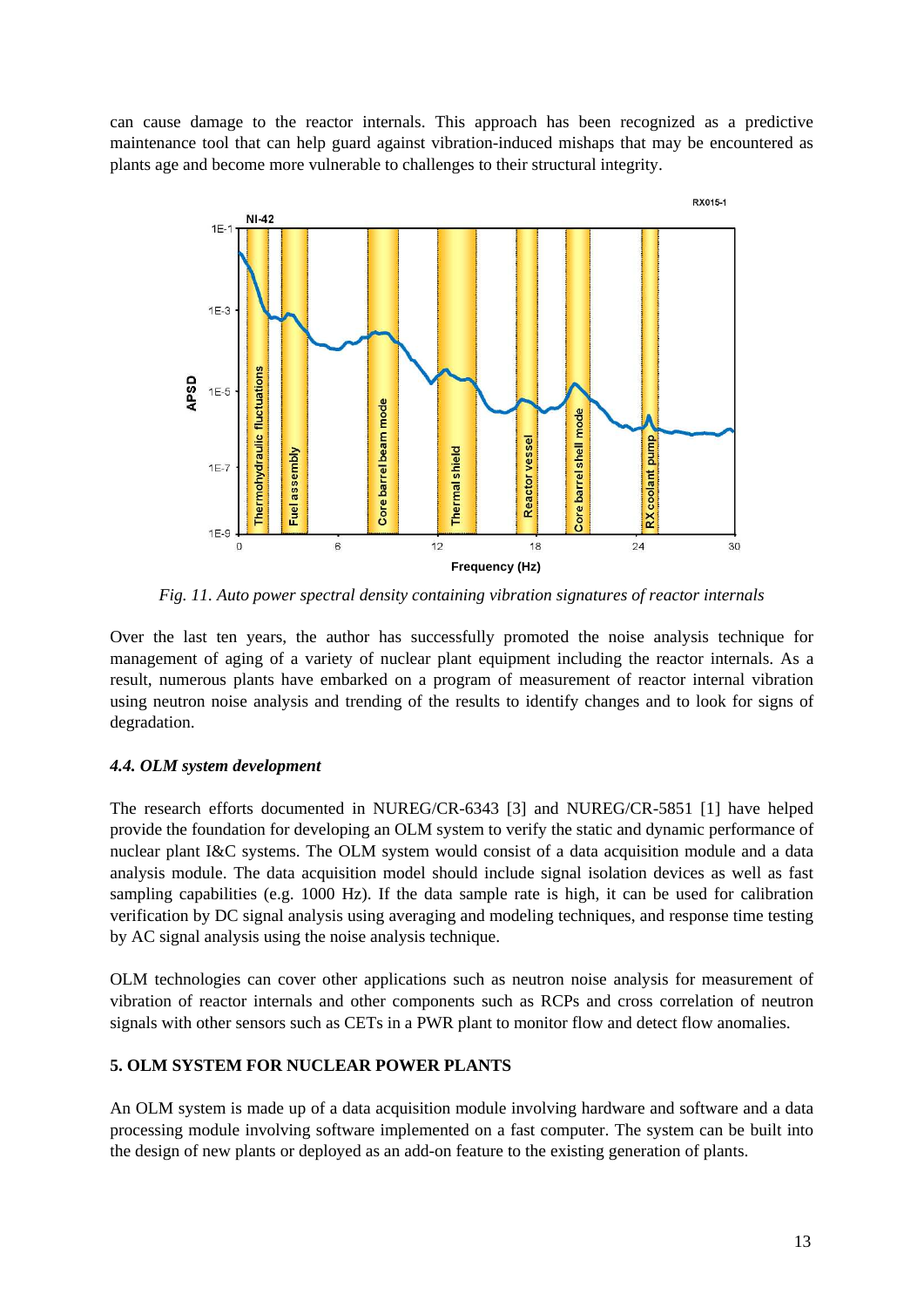A fundamental requirement for an OLM system is a fast data acquisition module. In the current generation of nuclear power plants, data from process sensors is normally sampled by the plant computer at rates of one sample per second or slower. This is adequate for applications such as calibration monitoring but not for dynamic analysis. For analysis of dynamic signals, at least 100 to 1000 samples per second are normally required. In the new generation of nuclear power plants, this requirement can be accommodated simply by bringing the data into the plant computer through a fast analog-to-digital (A/D) converter and providing adequate storage to save the data for subsequent retrieval and analysis. However, in the existing generation of reactors, it is not simple to retrofit the plant with a fast data acquisition system and new storage provisions. In fact, even recent digital retrofits in nuclear power plants have not provided the necessary means for fast data collection and storage. As such, in the current generation of nuclear power plants, a separate data acquisition system must be installed for collection of dynamic data.

## **6. CONCLUSION**

Over the last 40 years, an array of techniques has been developed for equipment and process condition monitoring. These techniques have been implemented in nuclear power plants mostly on an "as-needed" basis rather than for routine condition monitoring applications. Now, with the advent of fast data acquisition technologies and the proliferation of computers and advanced data processing algorithms and software packages, condition monitoring can be performed routinely and efficiently.

This paper provides a review of a class of condition monitoring technologies which depend on data from existing process sensors during all modes of plant operation including start up, normal operating periods, and shutdown conditions. The data may be sampled continuously or periodically depending on the application. The steady-state (DC) component of the data is analyzed to identify slowly developing anomalies such as calibration changes in process sensors. The fluctuating (AC) component of the data is analyzed to determine such parameters as response time of pressure sensors or measure the vibrational characteristics of reactor internals, check for blockages within the reactor coolant system, identify flow anomalies, and provide other diagnostics.

The AC and DC data acquisition and signal processing techniques described in this paper can be integrated together to provide an online monitoring (OLM) system for nuclear power plants. It is envisioned that such OLM systems will be built into the design of the next generation of reactors to provide automated measurements, condition monitoring, and diagnostics to contribute to optimized maintenance of the plant. As for the current generation of reactors, they would be retrofitted with OLM systems as utilities begin to appreciate their benefits and the regulators realize the added benefits of OLM to the safety of nuclear reactors. An example is the Sizewell nuclear power plant in the UK which has implemented some of the OLM technologies described here and significantly benefited from this implementation.

## **REFERENCES**

The following publications were specifically referred to in the body of the paper.

[1] H.M. Hashemian, "Long term performance and aging characteristics of nuclear plant pressure transmitters," U.S. Nuclear Regulatory Commission, NUREG/CR-5851 (1993).

[2] C. Meuwisse and C. Puyal, "Surveillance of neutron and thermodynamic sensors in EDF nuclear power plants," paper presented at the CORECH Meeting, Chatou, France (1987).